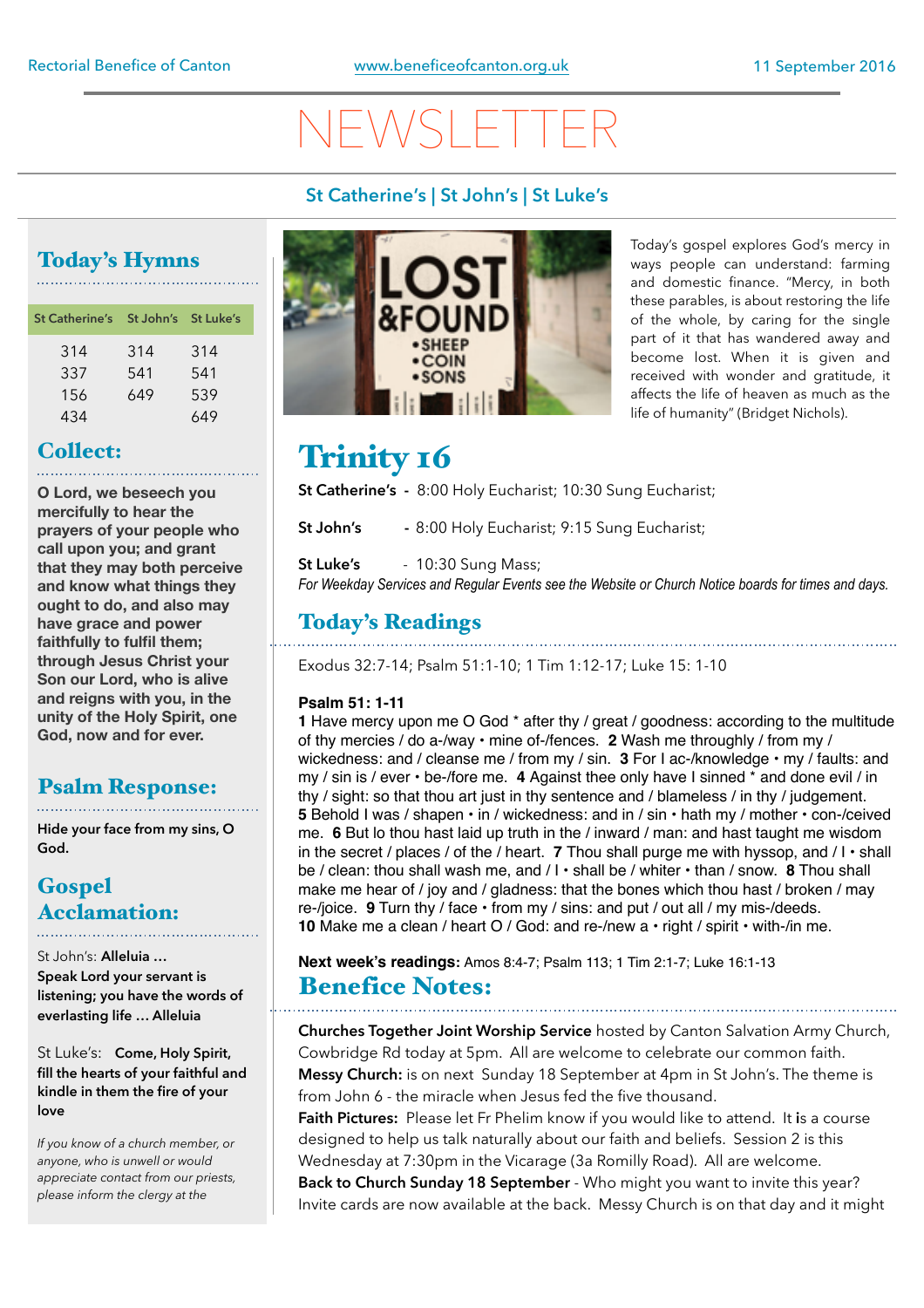#### Rectorial Benefice of Canton [www.beneficeofcanton.org.uk](http://www.beneficeofcanton.org.uk) 11 September 2016

be a good entry point to someone unused to attending more traditional services in church.

**Confirmation Programme** - The programme will resume this coming Sat 17 September at 11:30 am in the vicarage. We are also hoping to organise a confirmation trip to Oakwood on a Saturday in the next month (see Fr Phelim for details). **Newsletter items** - any items for inclusion in the newsletter please send to Linsay Jones [linsaycoolhouse@hotmail.com](mailto:linsaycoolhouse@hotmail.com) . Space is limited. If you'd like an email copy of the newsletter and readings please ask Sheila on [mgsmkelly1@gmail.com](mailto:mgsmkelly1@gmail.com)  **PCC and Action Teams** Forthcoming meetings: PCC - Sun18 Sept at 6:30pm (St Johns); Finance - Tues 13 Sept at 7:30 pm (Rectory); Youth Team - Fri 23 Sept at 6:00pm (St Catherine's Hall); Pastoral Care - Tues 20 Sept at 7:30 pm (St John's).

#### St Catherine's Notes:

**.** The contract of the contract of the contract of the contract of

**Thank You:** Betty's children would like to say a special 'thank you' for all the support received in recent weeks: "Particularly for all your contributions to the funeral service and the wonderful memory sharing afterwards. We are all very proud of mum and knew how loved she is by everyone (and, of course, we knew you all about you!) and that was very happily reinforced by all you kindly shared with us. We could probably have organised a week of sharing 'Betty Stories' - let's all continue to do so with each other and keep her memory with us. Very best wishes!" From Anita, Bernard and Colin. **Sunday Club Resumes today.** There is a meeting about Sunday Club and family worship tomorrow, Monday 12 Sept, at 7pm at Jane Holland's house. Contact Jane for details at [jhollandcardiff@hotmail.com](mailto:jhollandcardiff@hotmail.com)

**Gluten free wafers** are available at Communion. Inform the clergy before the service if you wish to avail of this facility. **Hall Bookings -** To book the Hall contact the clergy or email Bev on [hall.stcatherines@gmail.com](mailto:hall.stcatherines@gmail.com). **Midweek Services:** Holy Eucharist this Wednesday at 11:00 am

#### St John's Notes:

**Ty Bronna** - this month's collection is washing up liquid.

**Coffee Morning** - The Monthly Coffee Morning and Book Sale at St John's is on Saturday 17 September 10 to 12 noon.. **Harvest Supper 1 October 2016 -** Help is needed with all aspects of the evening. No monthly lunch this month. **Church Booking -** To book the church please contact the clergy. For concerts contact Gill Winton (see website). **Midweek Services:** Holy Eucharist this Thursday at 10:30 am

#### St Luke's Notes:

**Christian Aid Total -** The total amount raised from St Luke's to support Christian Aid earlier this year was £841.55. Many thanks to all those who gave so generously and especially o the Sunday School and everyone who collected in streets. **Hall Bookings -** To book the Hall please contact Jackie Page on 029 2091 3808.

**Midweek Services:** Masses at 10:00 am on Wednesdays; 6:00 pm on Fridays; and 10:30 am on Saturdays.

#### **Recently Departed:** Albert Edward Lincoln, Betty Littlewood

#### This Week in the Benefice: (Diocesan Prayer / Anglican Prayer Cycle / Events and Services)

- **Sun 11** Caerphilly & Merthyr Tydfil Deanery, Steven Kirk (AD); Province of Uganda; St Deiniol; **Trinity 16**
- **Mon 12** Bargoed & Deri w Brithdir, Jonathan Widdess (PinC); Guadalcanal (Melanesia);
- **Tues 13** Dewlaps & Penydarren, Caroline Owen (PinC); Guatemala and Panama; **St Cyprian;**
- **Wed 14** Churches and Pastoral Committee, Bishop David Wilbourne (Ch.), Sarah Perons; Guildford; **Feast of Holy Cross**
- **Thur 15** Gelligaer, Gary Powell; Guinea (W. Africa); **;**
- **Fri 16** Merthyr Tydfil, Christ Church, Martyn Perry (PinC); Gujarat (India); **St Ninian;**
- **Sat 17** Merthyr Tydfil, St David and Abercanaid; Mark Prevett (PinC); Gusau (Nigeria);
- **Sun 18** Pontlottyn & Fochriw w Rhymney, Robert Lindsay (PinC); The Episcopal Church USA; **Trinity 17;**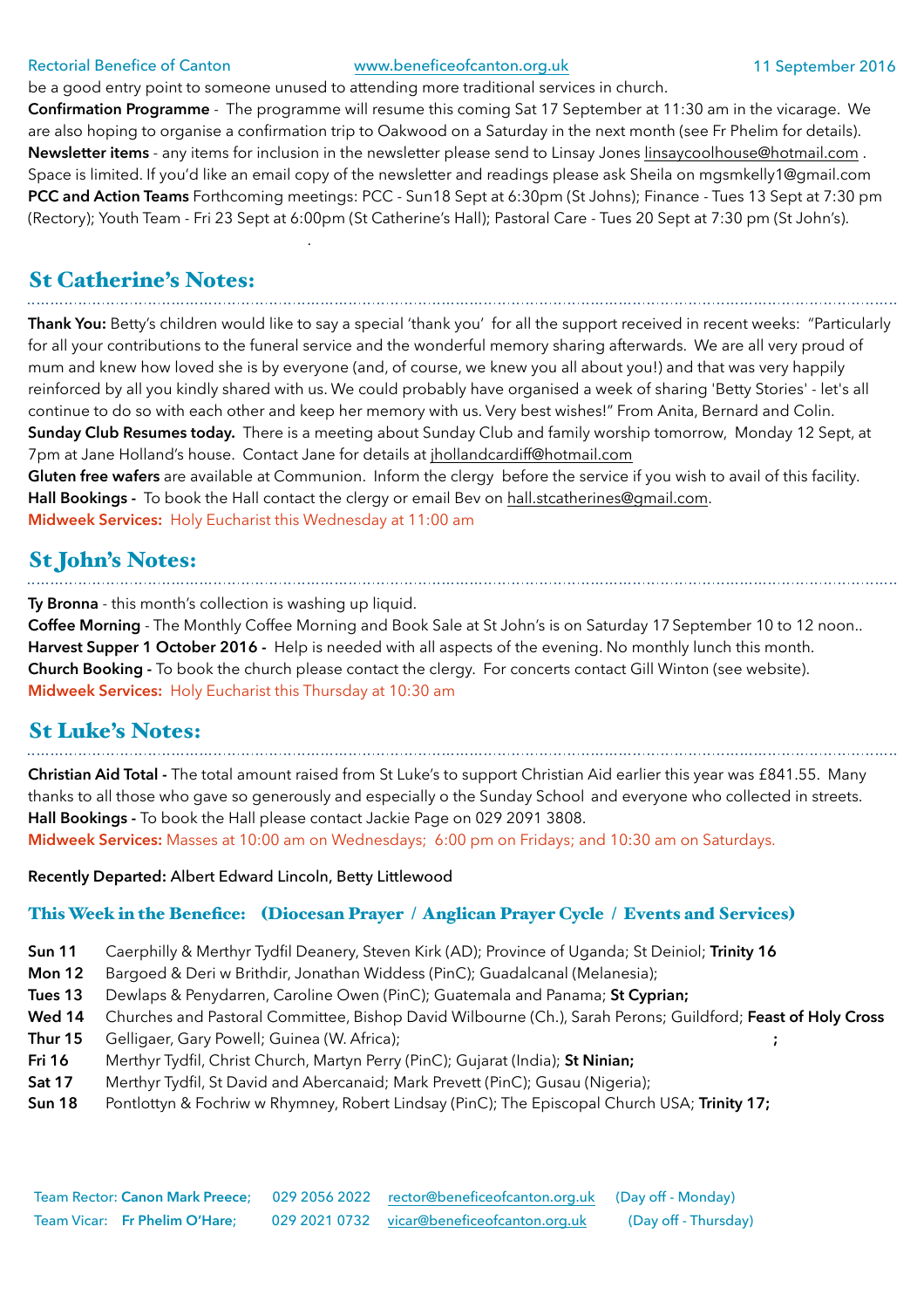### **11 September 2016 – Sixteenth Sunday after Trinity** *(Proper 19)*

#### **Collect of the Day**

O Lord, we beseech you mercifully to hear the prayers of your people who call upon you; and grant that they may both perceive and know what things they ought to do, and also may have grace and power faithfully to fulfil them; through Jesus Christ your Son our Lord, who is alive and reigns with you, in the unity of the Holy Spirit, one God, now and for ever.

#### **First Reading**

A reading from the book of Exodus.

At the top of Mount Sinai, the LORD said to Moses, 'Go down at once! Your people, whom you brought up out of the land of Egypt, have acted perversely; they have been quick to turn aside from the way that I commanded them; they have cast for themselves an image of a calf, and have worshipped it and sacrificed to it, and said, "These are your gods, O Israel, who brought you up out of the land of Egypt!" ' The LORD said to Moses, 'I have seen this people, how stiff-necked they are. Now let me alone, so that my wrath may burn hot against them and I may consume them; and of you I will make a great nation.'

But Moses implored the LORD his God, and said, 'O LORD, why does your wrath burn hot against your people, whom you brought out of the land of Egypt with great power and with a mighty hand? Why should the Egyptians say, "It was with evil intent that he brought them out to kill them in the mountains, and to consume them from the face of the earth"? Turn from your fierce wrath; change your mind and do not bring disaster on your people. Remember Abraham, Isaac, and Israel, your servants, how you swore to them by your own self, saying to them, "I will multiply your descendants like the stars of heaven, and all this land that I have promised I will give to your descendants, and they shall inherit it for ever." ' And the LORD changed his mind about the disaster that he planned to bring on his people.

*Exodus 32.7-14* 

This is the word of the Lord. **Thanks be to God.**

*Psalm 51.1-10*  R **Hide your face from my sins, O God.**  Have mercy on me, O God, according to your loving-kindness; in your great compassion blot out my offences. Wash me through and through from my wickedness and cleanse me from my sin. **R** 

For I know my transgressions, and my sin is ever before me.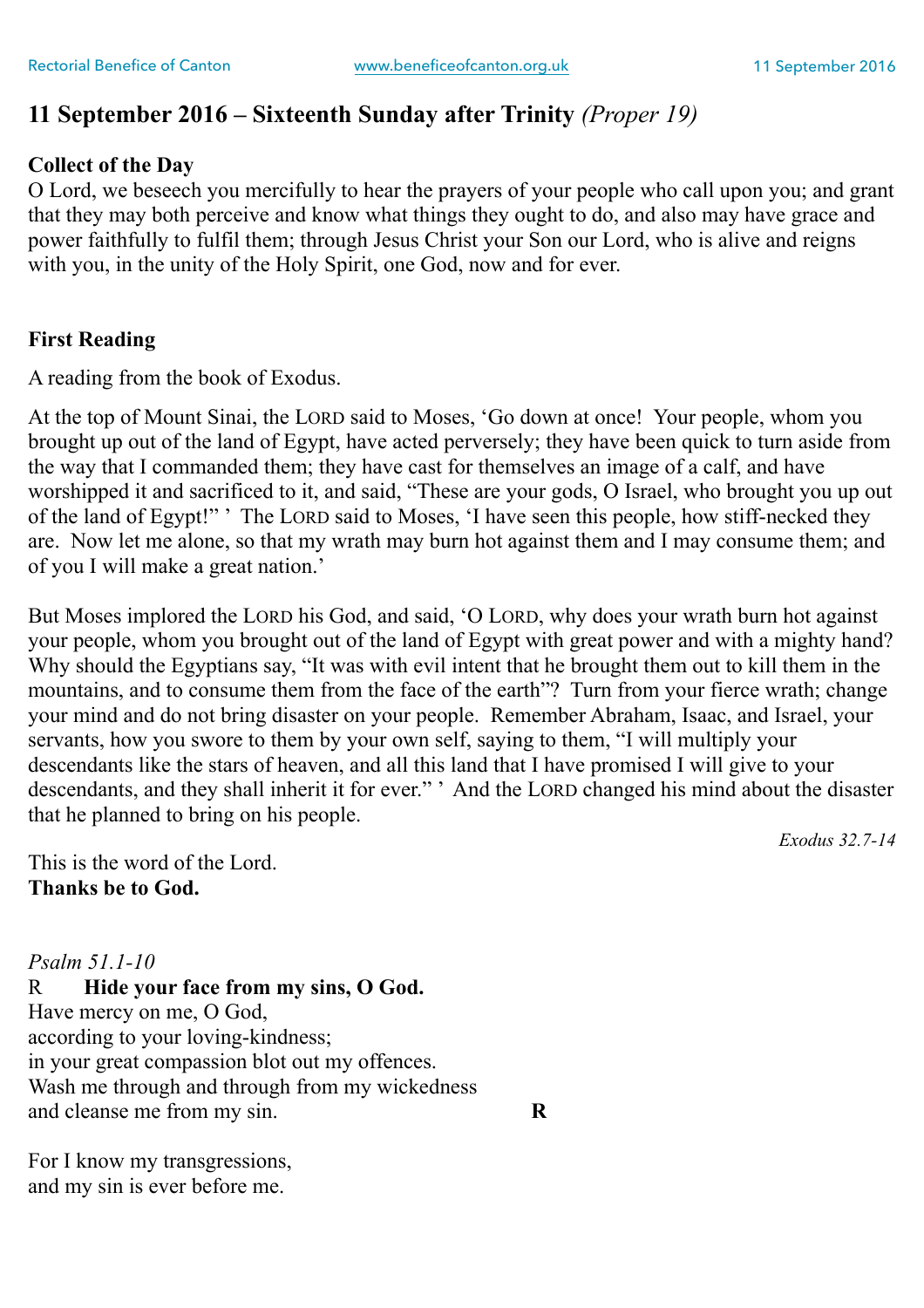|                                                | www.cheneeorean.com.org. |
|------------------------------------------------|--------------------------|
| Against you only have I sinned                 |                          |
| and done what is evil in your sight.           |                          |
| And so you are justified when you speak        |                          |
| and upright in your judgement.                 | R                        |
|                                                |                          |
| Indeed, I have been wicked from my birth,      |                          |
| a sinner from my mother's womb.                |                          |
| For behold, you look for truth deep within me, |                          |
| and will make me understand wisdom secretly.   |                          |
| Purge me from my sin and I shall be pure;      |                          |
| wash me and I shall be clean indeed.           | R                        |
|                                                |                          |
| Make me hear of joy and gladness,              |                          |
| that the body you have broken may rejoice.     |                          |
| Hide your face from my sins                    |                          |
| and blot out all my iniquities.                | R                        |
| Hide your face from my sins, O God.<br>R       |                          |
|                                                |                          |

#### **Second Reading**

A reading from the first letter of Paul to Timothy.

I am grateful to Christ Jesus our Lord, who has strengthened me, because he judged me faithful and appointed me to his service, even though I was formerly a blasphemer, a persecutor, and a man of violence. But I received mercy because I had acted ignorantly in unbelief, and the grace of our Lord overflowed for me with the faith and love that are in Christ Jesus. The saying is sure and worthy of full acceptance, that Christ Jesus came into the world to save sinners – of whom I am the foremost. But for that very reason I received mercy, so that in me, as the foremost, Jesus Christ might display the utmost patience, making me an example to those who would come to believe in him for eternal life. To the King of the ages, immortal, invisible, the only God, be honour and glory for ever and ever. Amen.

*1 Timothy 1.12-17* 

This is the word of the Lord. **Thanks be to God.**

#### **Gospel**

Hear the holy Gospel of our Lord Jesus Christ according to Luke. **Glory to you, O Lord.**